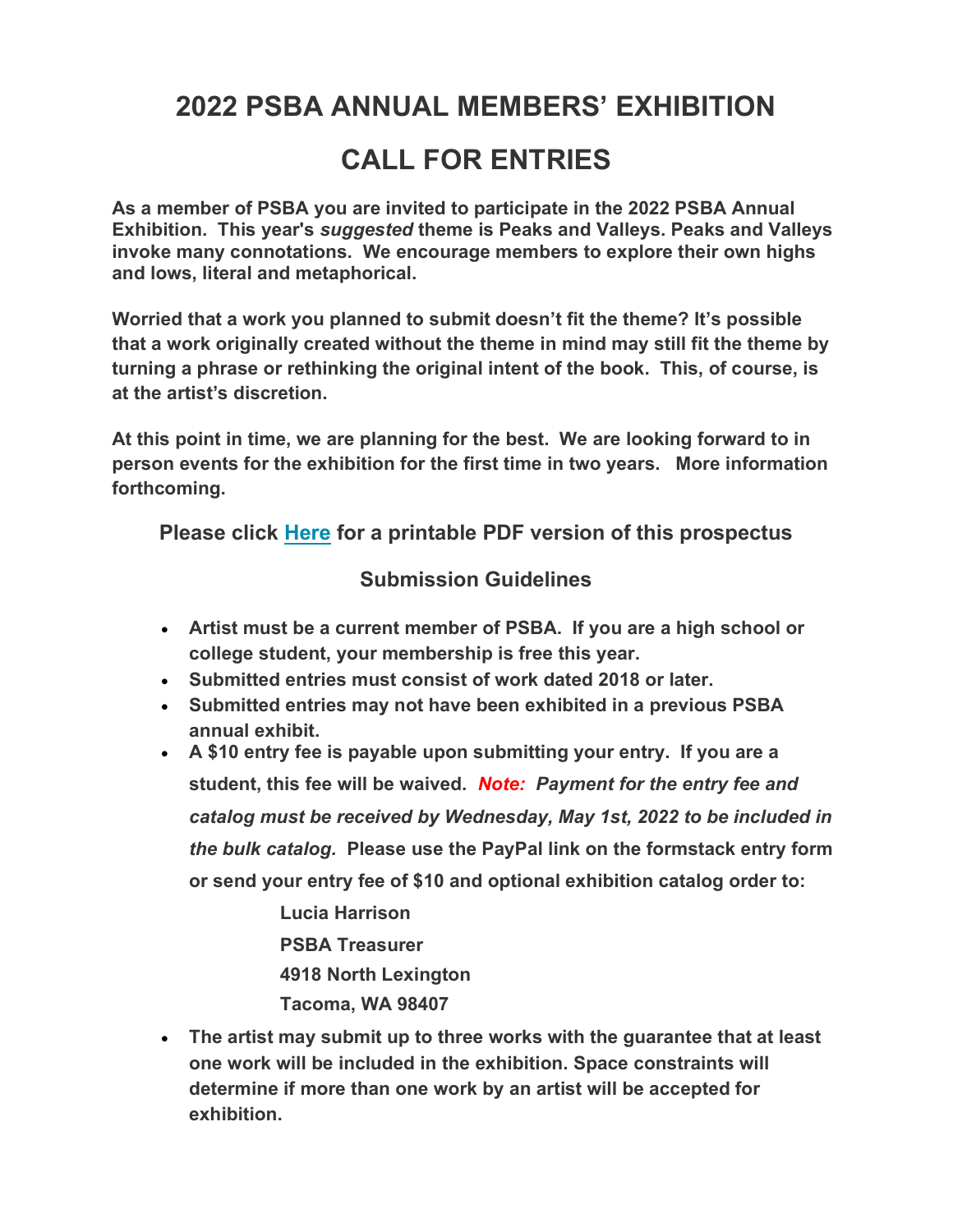#### THE DEADLINE FOR SUBMITTING AN EXHIBITION APPLICATION IS MIDNIGHT, Friday April 22, 2022.

# 2022 Exhibition Calendar

Tuesday, March 15th: Open for Submissions

March 27th, 1:30-4:30 and April 3rd 1:30-4:30: Photography sessions for those wishing

to have their work photographed.

Midnight, Friday April 22: Submission deadline\*

Wednesday, May 4th: Submission acceptance notes and forms go out, exhibition

catalog pre-ordering begins

Friday, June 3rd: Drop work off at Collins Memorial Library, University of Puget Sound

Monday, June 6th: Exhibition opens at the Collins Memorial Library

June: Opening event (type of event and details coming soon)

July: Second event (type of event and details coming soon)

Friday, August 5th: Exhibition closes

Saturday, August 6th: Submission pickup

# Awards For This Year's Exhibition

Award of Excellence - \$200

Curators' Choice - \$200

People's Choice - \$200 (to be awarded the night of the panel discussion)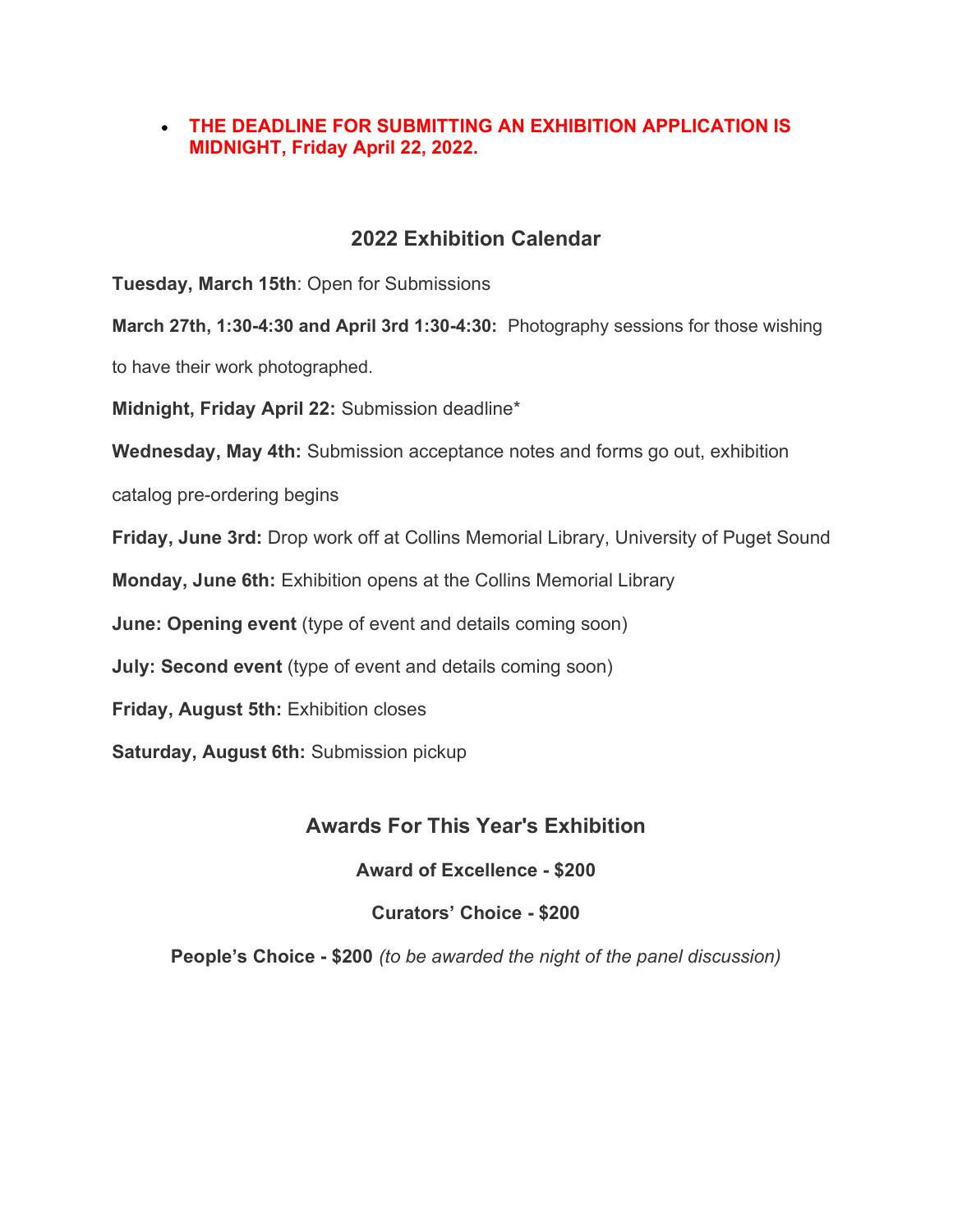Contact information: Email us at: psbaexhibition2022@gmail.com

Questions about the exhibit can be sent to this address. Curatorial members will monitor and respond on an on-going basis. Note: We advise you to copy the link into the address line of an email you wish to send to members of the curatorial team or the exhibition email address above.

Entrants who wish to mail their work, please follow these instructions:

- If using USPS, please use USPS packaging wherever possible, and arrange for insurance and tracking.
- Please put your return address on the box, even if there are metered delivery labels affixed by the carrier.
- Address to: University of Puget Sound Library 1500 North Warner Street, CMB-1021 Attn: Jamie Spaine: PSBA Exhibition Tacoma, WA 98416

The Formstack link will become live on Tuesday, March 15th

Submit your work here:

https://psba.formstack.com/forms/psba\_callforentryform2022.

TIPS FOR PREPARING YOUR SUBMISSION:

- We suggest you gather all the information before you begin the online form and save in a word processing document like Microsoft Word.
- If you are unable to complete the call for entry form in one sitting and would like to save and return to it later, use the "save and resume" option at the bottom of the page. Once clicking on this button, you will be emailed a link that returns you to your form. Note that PSBA only has access to submitted call for entry forms.
- If you need to provide the curators with additional information, please use the comments field at the very end of the call for entry form.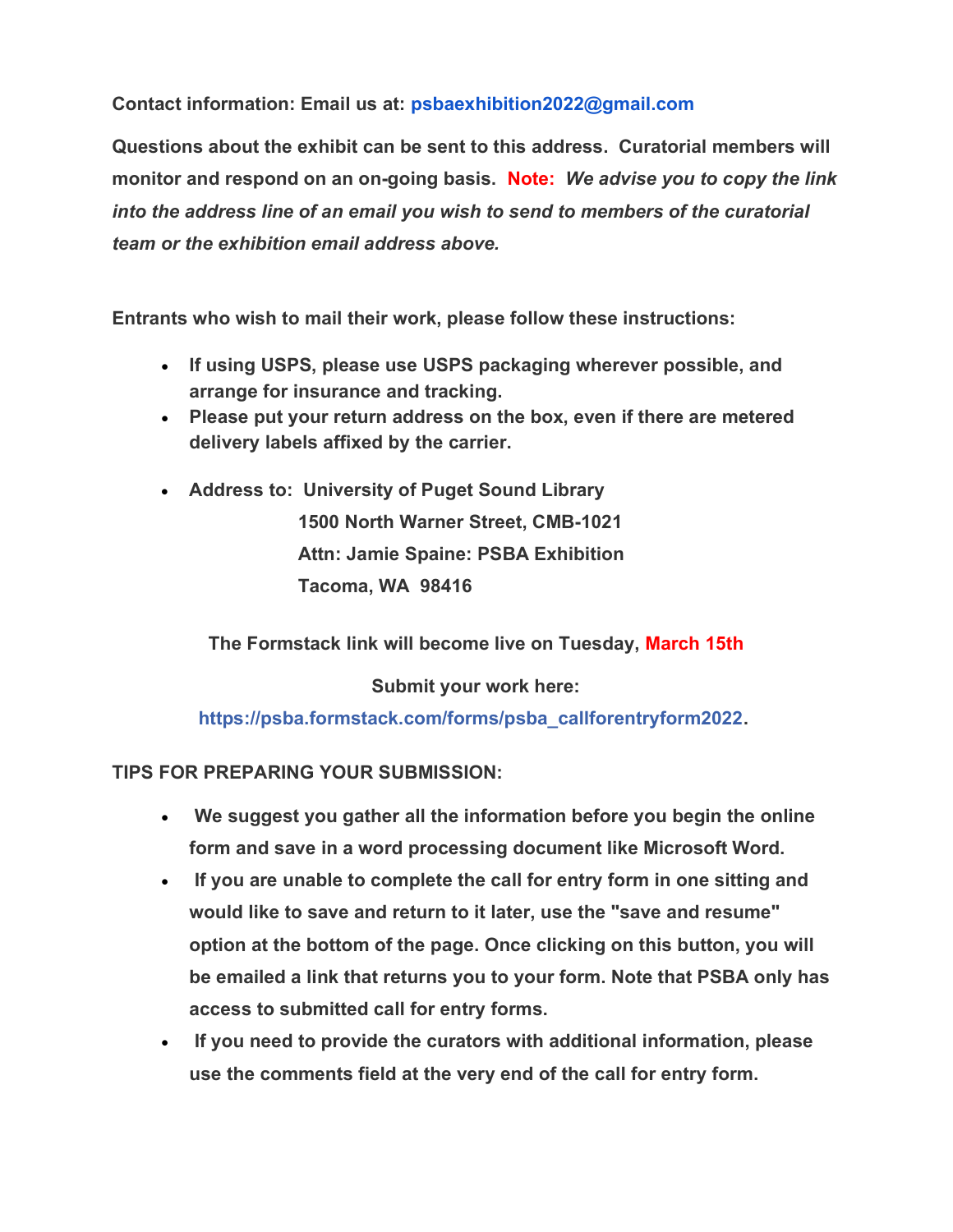- We will publish your name as entered below in exhibition materials and the bound catalog unless directed otherwise.
- Individual Catalogs may be ordered when you complete the submission form. Indicate total quantity desired. Price each: \$32.00. Note: Payment for the entry fee and catalog must be received by Wednesday, May 1st, 2022, to be included in the bulk catalog order. Please use the PayPal link on the formstack entry form or send your entry fee of \$10 and optional exhibition catalog order to:

Lucia Harrison PSBA Treasurer 4918 North Lexington Tacoma, WA 98407

• NOTE ON THE ORDER OF YOUR ENTRIES: In the case of space or other limitations, all three of your entries may not be exhibited. A minimum of one entry per member is guaranteed. Entry #1 should be your first choice to be in the exhibit, #2 your second choice and #3 your third choice. The curators will do their best to honor your priorities.

Images of your work:

- Submit three digital photographs (jpgs) of each piece you are entering in the show.
- The digital image must be sized to enable good reproduction. (300 pixels per inch)
- The measurements of the photograph should be no less than 12 inches in the longest edge. Please use a light, neutral background, and center your art in the frame of your camera.
- The catalog designer may request edits as needed.
- These photographs will be used for curating the show.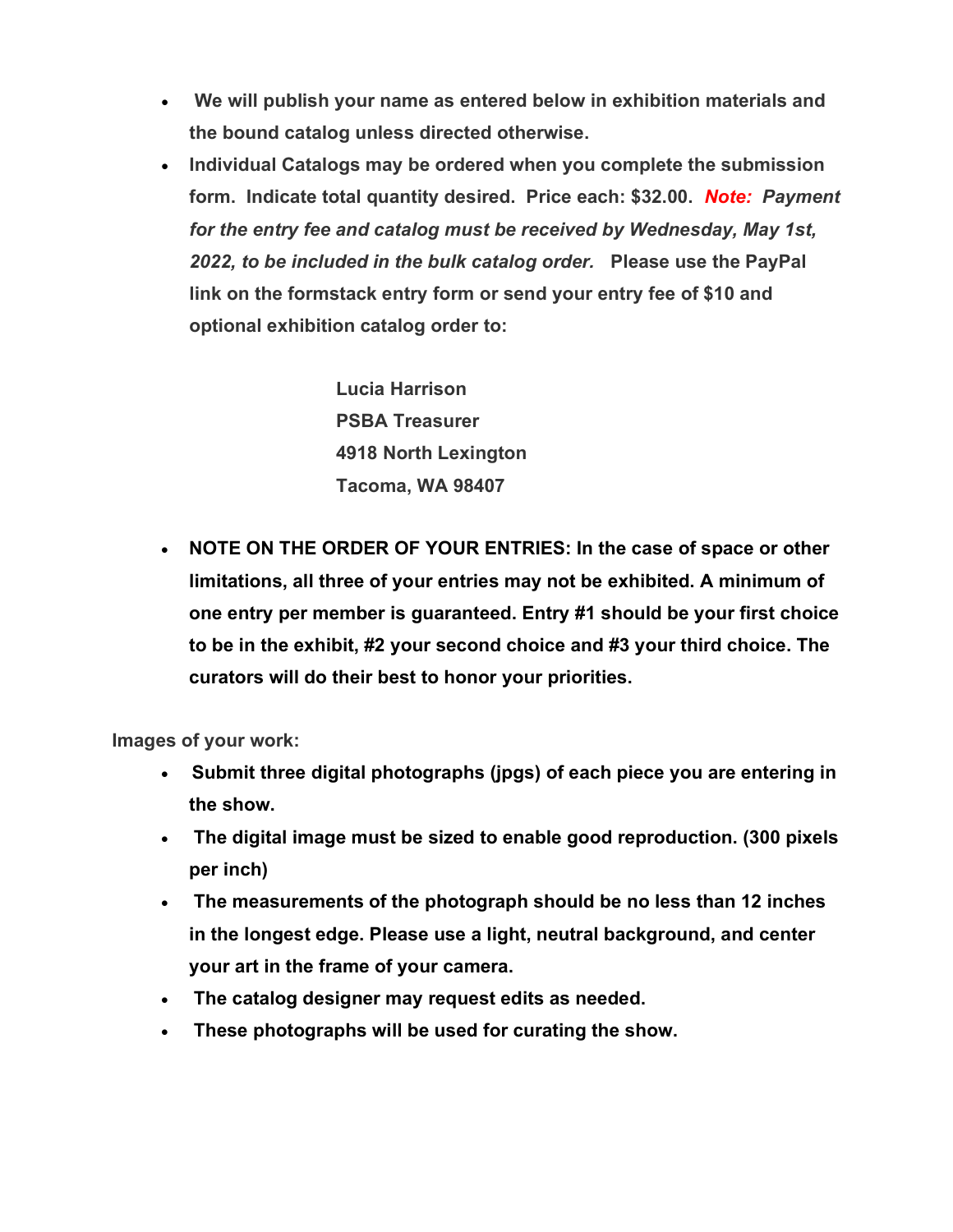- The images you provide may be used in the exhibition publicity, the exhibition catalog, the PSBA website, as well as online documentation of the exhibit developed by Collins Memorial Library, University of Puget Sound.
- Name your files (each digital photograph) as: yourlastname01a.jpg, yourlastname01b.jpg, yourlastname01c.jpg, etc.

NOTE: The MAXIMUM upload file size is 25MB per entry form, not per entry. As a guide most files saved as jpg will be in the 1-4MB range.

Questions completing your entry form? Contact the curators

#### at: psbaexhibition2022@gmail.com

Questions about the exhibit can be sent to this address. Curatorial members will monitor and respond on an on-going basis. Note: We advise you to copy the link into the address line of an email you wish to send to members of the curatorial team or the exhibition email address above.

#### SAMPLE ENTRY FORM:

First Name\*

Last Name\*

Address Line 1, Address Line 2, City, State, Zip Code\*

Primary phone number\*

Secondary phone number

Email (required) \*

Confirmation of receipt of this entry form will be sent to this address

# Do you want your email listed in the catalog?\* Yes/No

#### Website (optional)

If provided, your website may be listed in the catalog.

#### Press name (optional) short answer max 75 characters

If provided, your press name may be listed in the catalog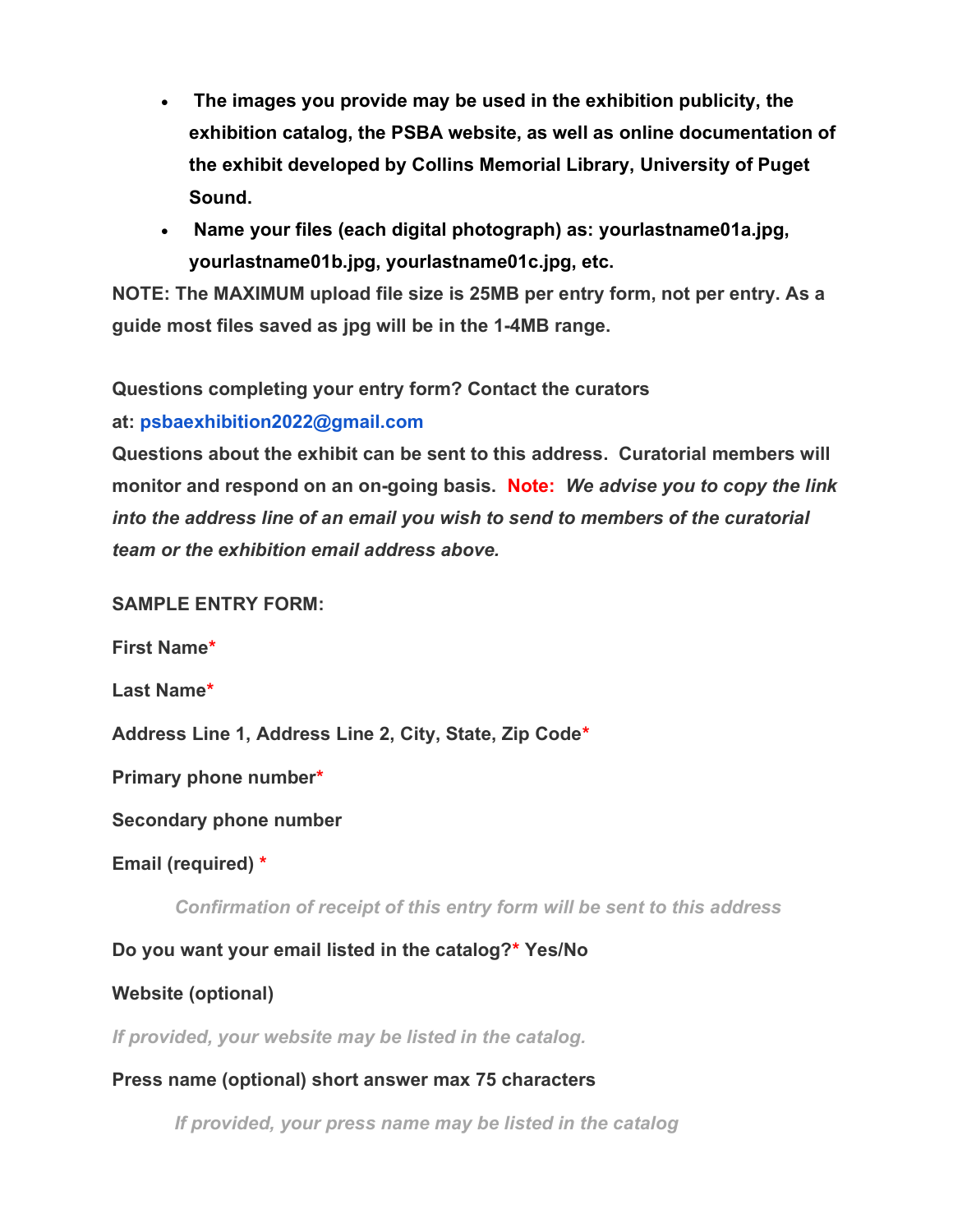#### Artist Statement 400 character maximum

The what, how and why you do what you do from your perspective. This is a reflection on your work as a whole and/or your approach. Please write in the first person and carefully edit and spell check.

Please edit/spell check and write the Artist Statement about this work in the first person.

Title of book\*

Structure/Medium/Materials\* (200 character maximum)

Number of pages in book\*

Height (inches, decimals) \*

Example: enter a half inch measurement as 4.5

#### Width (inches, decimals)

Example: enter a half inch measurement as 4.5

Depth (inches, decimals) \*

Example: enter a half inch measurement as 4.5

If this is an accordion book, length (inches, decimal) when open or stretched out

Example: enter a half inch measurement as 4.5

Year created\* (must be dated 2018 or later)

This work is\* Unique/Edition

If this is an edition, what is the size? \* (Required if Edition is selected)

#### CATALOG and EXHIBITION LABEL Artist Statement about this work\* (600 character limit)

 PLEASE NOTE: Please provide a statement written in first person explaining your work and, if applicable, how your work relates to the theme of Peaks and Valleys.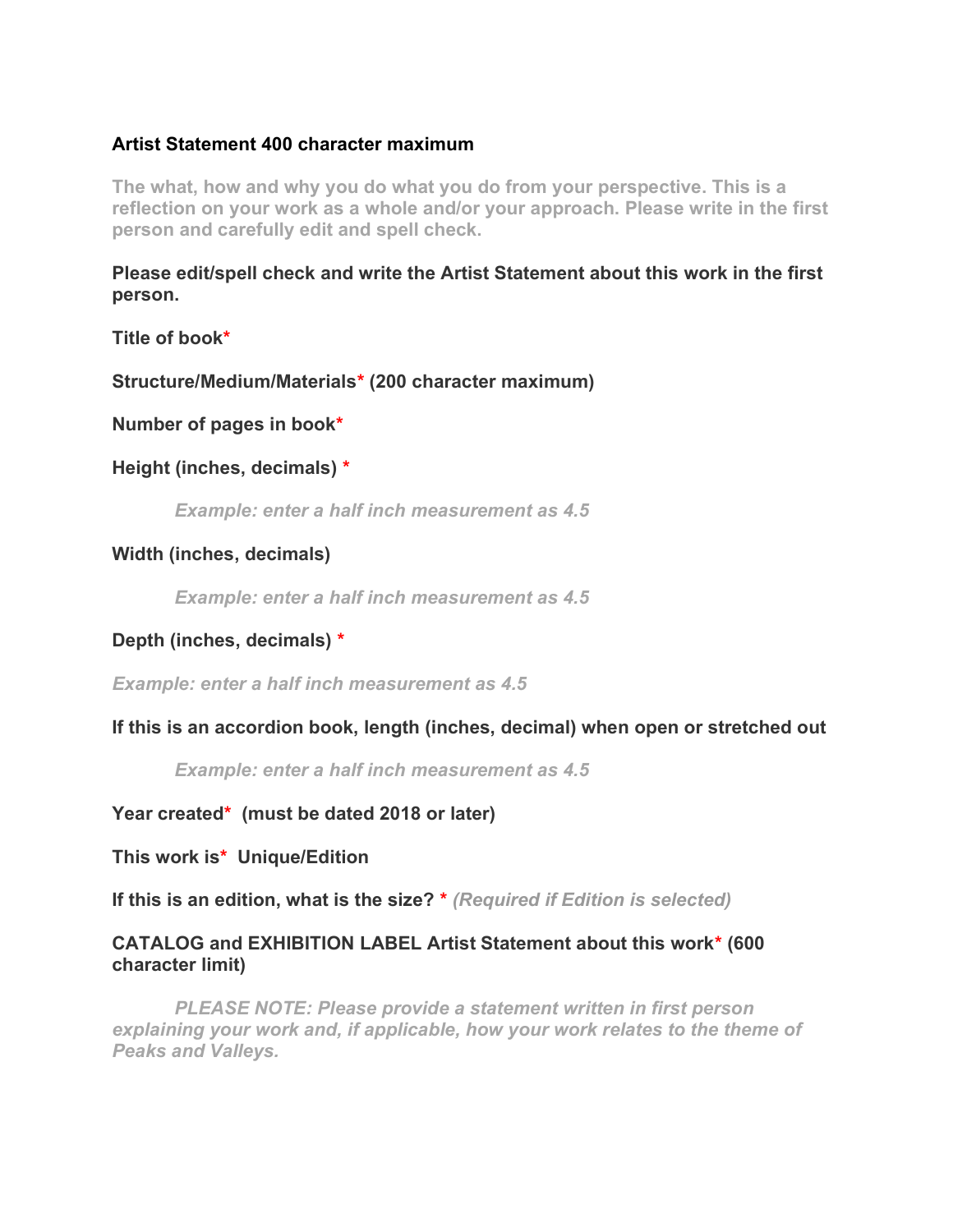Images of your work:

Name your files (each digital photograph) as: yourlastname01a.jpg, yourlastname01b.jpg, yourlastname01c.jpg, etc.

NOTE: The MAXIMUM upload file size is 25MB per entry form, not per entry. As a guide most files saved as jpg will be in the 1-4MB range.

Radio button

Photographs by \*

Rachel Watson Other (space to enter name)

#### File upload \*

Entry #2 Image #1 (jpg file only)\*

File name format: yourlastname02a.jpg

File upload \*

Entry #2 Image #2 (jpg file only)\*

File name format: yourlastname02b.jpg

File upload \*

Entry #2 Image #3 (jpg file only)\*

File name format: yourlastname02c.jpg

# How to get your work photographed:

1st Session: March 27th, 1:30-4:30

2nd Session: April 3rd, 1:30-4:30

Both sessions are to be held at Collins Memorial Library, the University of Puget Sound. To register for a photography session please click on this link. For questions regarding book dimensions or anything regarding the photography of your work, please email Rachel Watson at: creativebutterflydesign@gmail.com.